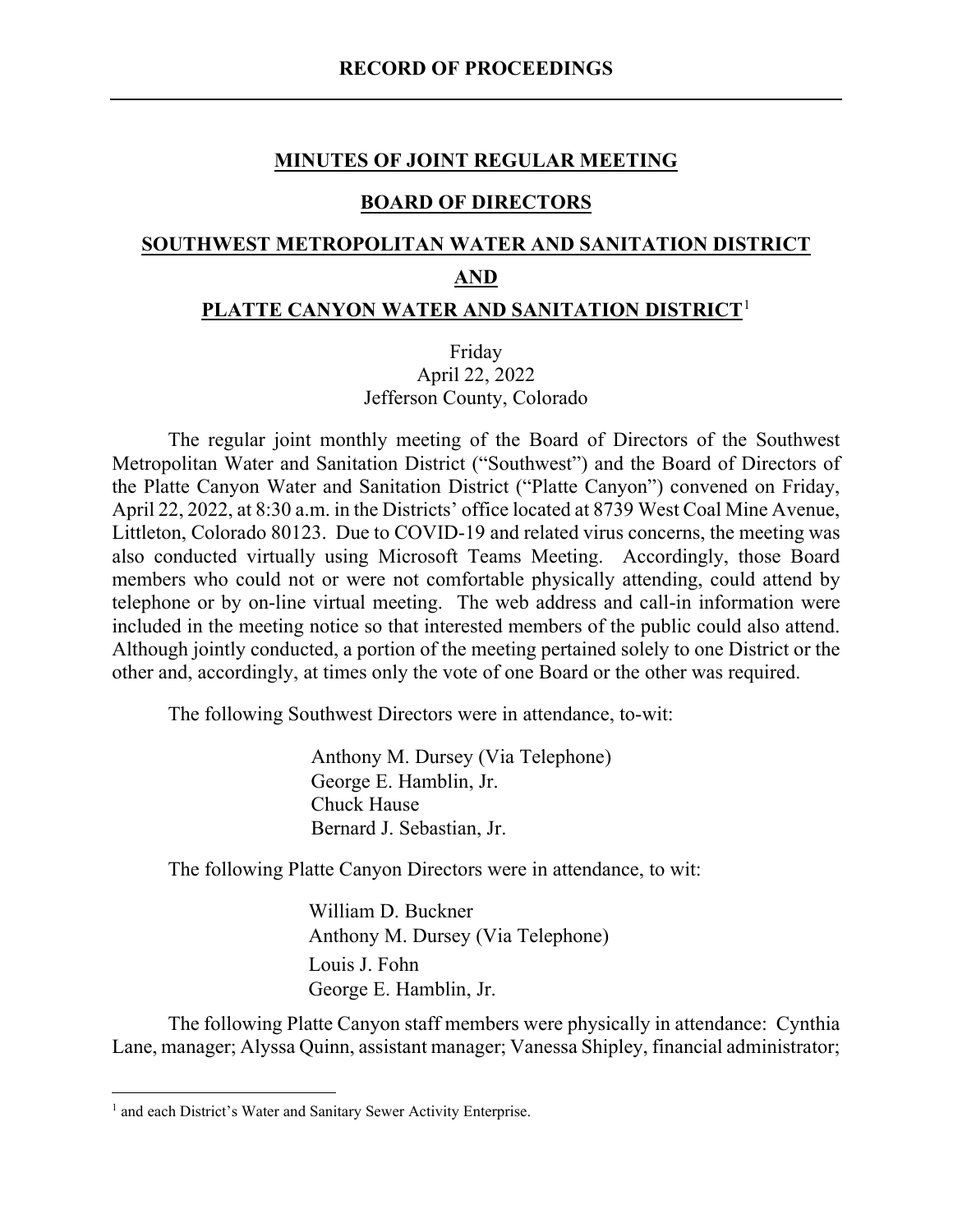and Tony Cocozzella, construction program manager, and Bridget Butterfield, communications and administrative services coordinator attended by Microsoft Teams.[2](#page-1-0)

Also physically in attendance was Timothy J. Flynn, from Collins Cole Flynn Winn & Ulmer, PLLC, legal counsel for both Districts.

#### **CONTINUED SOUTHWEST VARIANCE HEARING**

George E. Hamblin Jr., Southwest's Secretary/Treasurer, reopened the continued Southwest variance hearing on Toll Brothers' appeal of Southwest staff's denial of Toll Brothers' request for a variance from Southwest's sanitary sewer specifications as applied to the Parkvue on The Platte Subdivision within the South Santa Fe Park development on South Santa Fe Drive.

Cynthia Lane, Southwest's manager, advised the Southwest Board that this past week Toll Brothers submitted a revised set of plans that she believes will substantially comply with Southwest's engineering standards and specifications. At the present time, Southwest engineer RG & Associates is reviewing the submittal and will be in a position to report back to Cynthia Lane prior to next month's meeting.

After Cynthia Lane's introductory remarks, and because this matter has not been fully resolved, Director Hamblin continued the Toll Brothers variance hearing until 8:30 a.m. Friday May  $27<sup>th</sup>$ , 2022, with the understanding that the hearing may be cancelled if the submitted plans comply with Southwest's engineering standards and specifications. If the submitted plans comply with Southwest's engineering standards, Cynthia Lane will send out a notice to both the Southwest and Platte Canyon Boards and to Toll Brothers advising all that the continued hearing has been vacated and that Toll Brothers variance request is deemed to have been withdrawn.

#### **EXECUTIVE SESSION**

Because of the Toll Brothers variance request was continued for another month, the Executive Session as noticed on the agenda was not held.

#### **CALL TO ORDER**

The Southwest Board meeting was then called to order by Southwest's Secretary/Treasurer, George E. Hamblin Jr., who presided as Chair.

<span id="page-1-0"></span><sup>&</sup>lt;sup>2</sup> Southwest has no employees. The above-named personnel are Platte Canyon employees who, pursuant to contract with Platte Canyon, provide management, operation, and maintenance services for Southwest.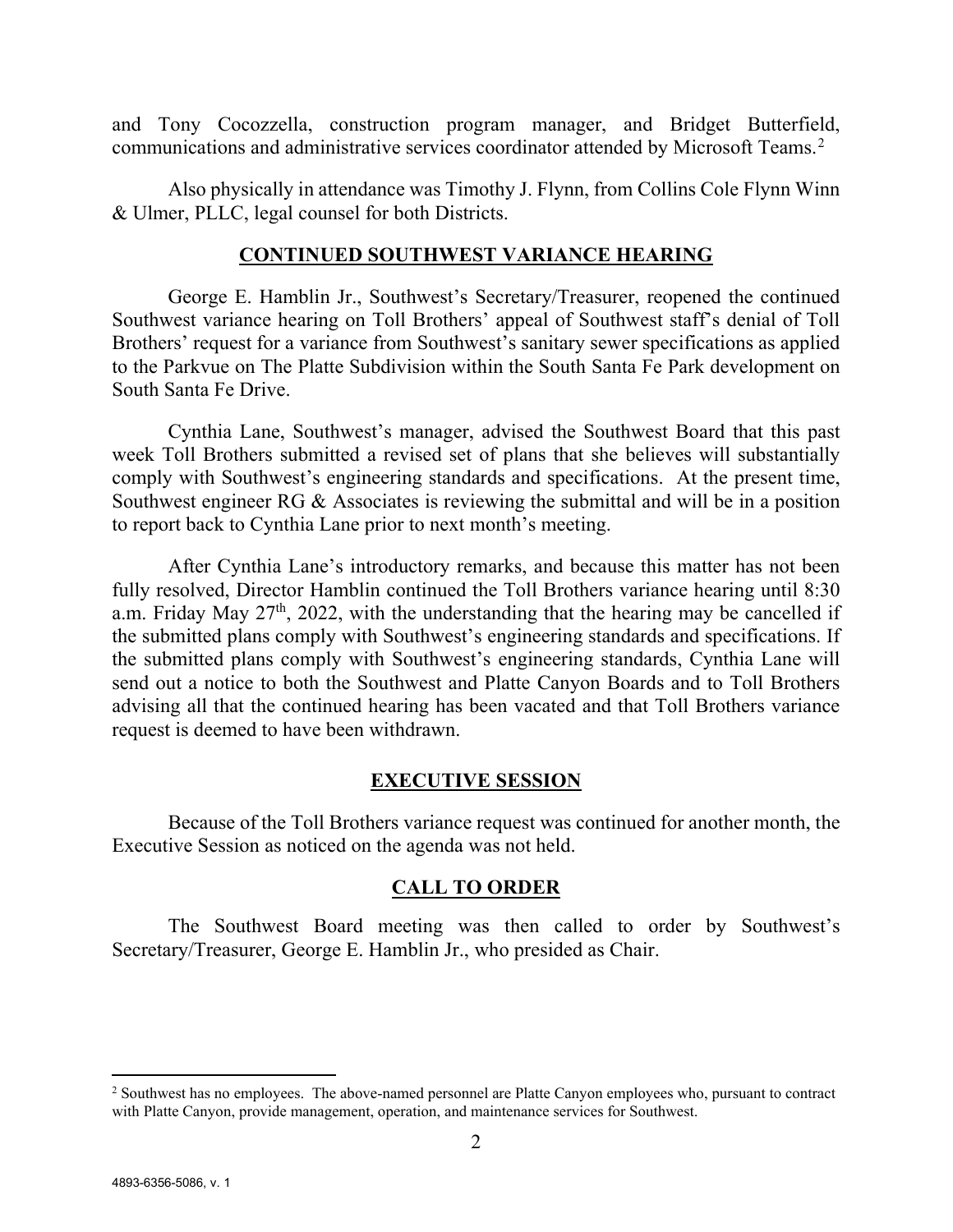## **APPROVAL OF SOUTHWEST AGENDA**

Following a brief discussion, a motion was made by Southwest Director Hause and seconded by Southwest Director Sebastian to approve the Southwest agenda, as presented. The Chair called for a vote of the Southwest Board, and the vote was as follows:

| Anthony M. Dursey         | Aye |
|---------------------------|-----|
| George E. Hamblin, Jr.    | Aye |
| <b>Chuck Hause</b>        | Aye |
| Bernard J. Sebastian, Jr. | Aye |

## **SOUTHWEST CONSENT AGENDA ITEMS**

Following a brief discussion, a motion was made by Southwest Director Hause and seconded by Southwest Director Sebastian to approve Southwest Consent Agenda Items 1 and 2, as set forth below, by a single motion:

**1. Ratification of Interim Disbursements and Approval of Current Payables.** The Southwest payables and supplemental disbursements for the month of April 2022, in the aggregate amount of \$163,809.58, represented by Southwest check nos. 20551 thru 20571, inclusive, including any checks for less than \$5,000 written by the manager pursuant to prior Board authorization, together with various electronic fund payments for utility and other authorized electronic fund payment vendors.

**2. Southwest Investment/Deposit Transaction Report**. During the month, Southwest did not purchase any treasury notes or other securities nor did any Southwest treasury or other securities redeem or renew. During the month, Southwest did not roll over or open any new certificates of deposit.

With respect to the above referenced Consent Agenda Items the Chair called for a vote of the Southwest Board, and the vote was as follows:

| Anthony M. Dursey      | Aye |
|------------------------|-----|
| George E. Hamblin, Jr. | Aye |
| <b>Chuck Hause</b>     | Aye |
| Bernard J. Sebastian   | Aye |

# **SOUTHWEST ACTION ITEMS**

There were no action items to come before the Southwest board.

# **SOUTHWEST INFORMATION/DISCUSSION ITEMS**

**1. Relocation of 16" Water Line in Connection with CDOT Project on South Santa Fe.** The manager and Tony Cocozzella briefed the Board on plans to relocate,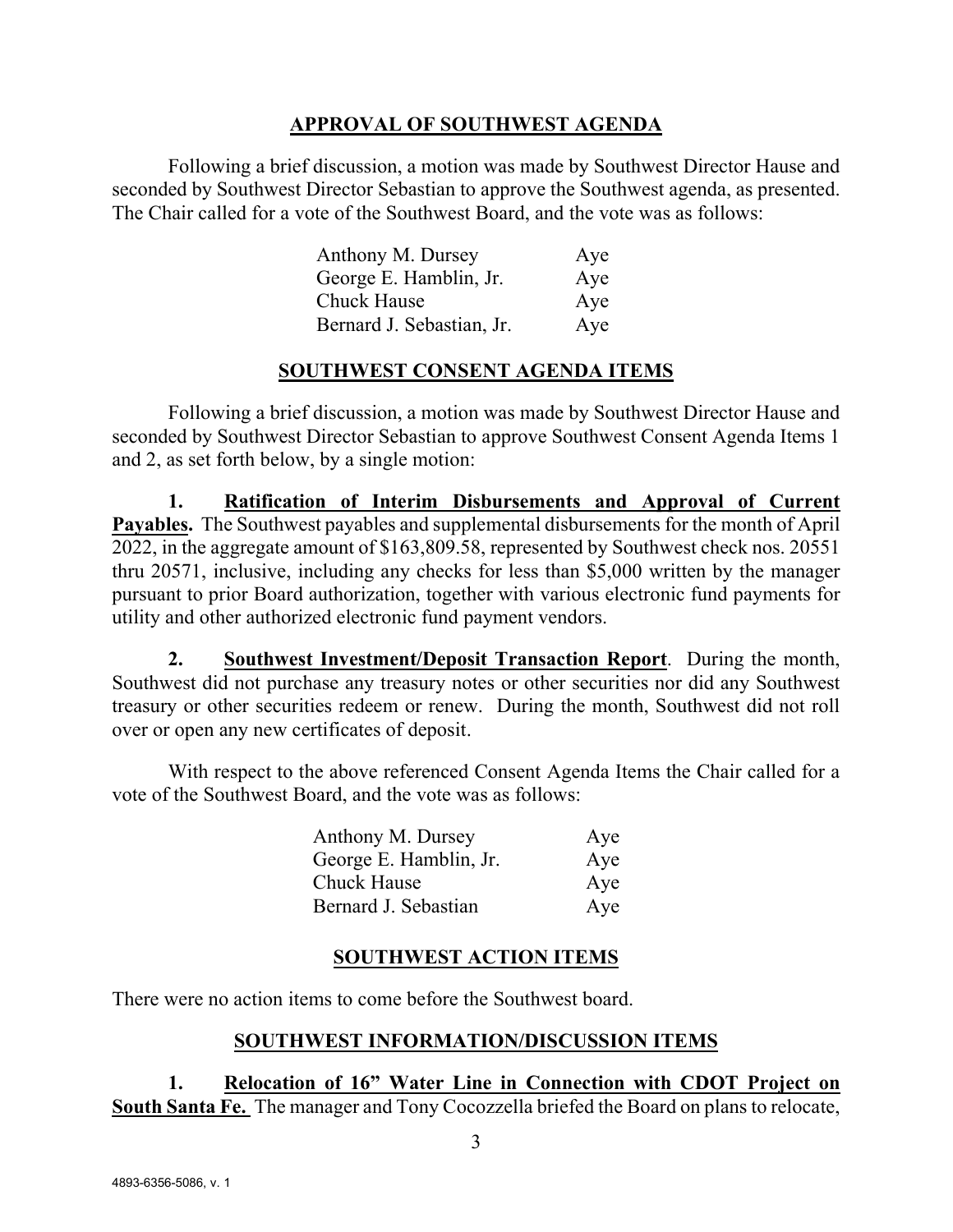as soon as possible, a 16" Southwest Metro water main located in South Santa Fe Drive from Mineral Avenue on the North to Blakeland Drive on the South. The water main, which is cast iron, was installed in 1970 and is located in the Southbound lane of South Santa Fe Drive. The age of the water main and maintenance issues identified by operations staff prompted expediting plans to relocate this main. It is important to get the relocation accomplished before CDOT starts a road widening project that will extend from Grant Ranch Blvd North to Dad Clark Gulch, A thirty-month road widening project.

CDOT has informed Southwest that upon completion of the road widening project, CDOT will impose a five-year moratorium on the disturbance of any new pavement. Given the age of the main, the problems with maintenance issues associated with the main, and safety concerns of employees working in South Santa Fe Drive if there are leaks, the manager and staff have decided to expedite the relocation of this 16" main. This information was provided to the Board to give them a heads up that more definitive plans will be coming to the Board for approval in the near future. Following the discussion, the Southwest Board expressed no concerns about the expedited relocation project and understands and agrees that RG & Associates should be working on a design. Staff was also given the go ahead to coordinate with any other entities that would be involved in the relocation project, so once it is approved, it can move forward without any delays.

**2. Update on Hogback Pump Station Renovation.** The manager advised the Board that the planned final phase of the Hogback Pump Station Rehabilitation did not go as planned. For reasons that have not yet been determined there was a failure with a pump in the pump station causing a water outage in the surrounding area. As of 2:30 a.m., it was believed that water service to the bulk of the customers served by the Hogback Pump Station had been restored. Cynthia Lane advised the Board that Scott Hand had been onsite working to restore water service for over 24-hours straight and that is the reason he is not present for the meeting this morning. The cause of the incident is under investigation and once the cause has been determined, a full presentation will be given to both Boards.

#### **SOUTHWEST NEW BUSINESS**

There was no new business to come before the Southwest Board.

## **JOINT PARTICIPATION PORTION OF THE MEETING**

George E. Hamblin, Southwest's Secretary/Treasurer, continued to act as Chair of the joint participation portion of the meeting.

# **APPROVAL OF JOINT MEETING AGENDA**

A motion was made by Platte Canyon Director Buckner and seconded by Platte Canyon Director Fohn to approve the joint meeting agenda, as presented. The Chair called for a vote of the Southwest Board, and the vote was as follows: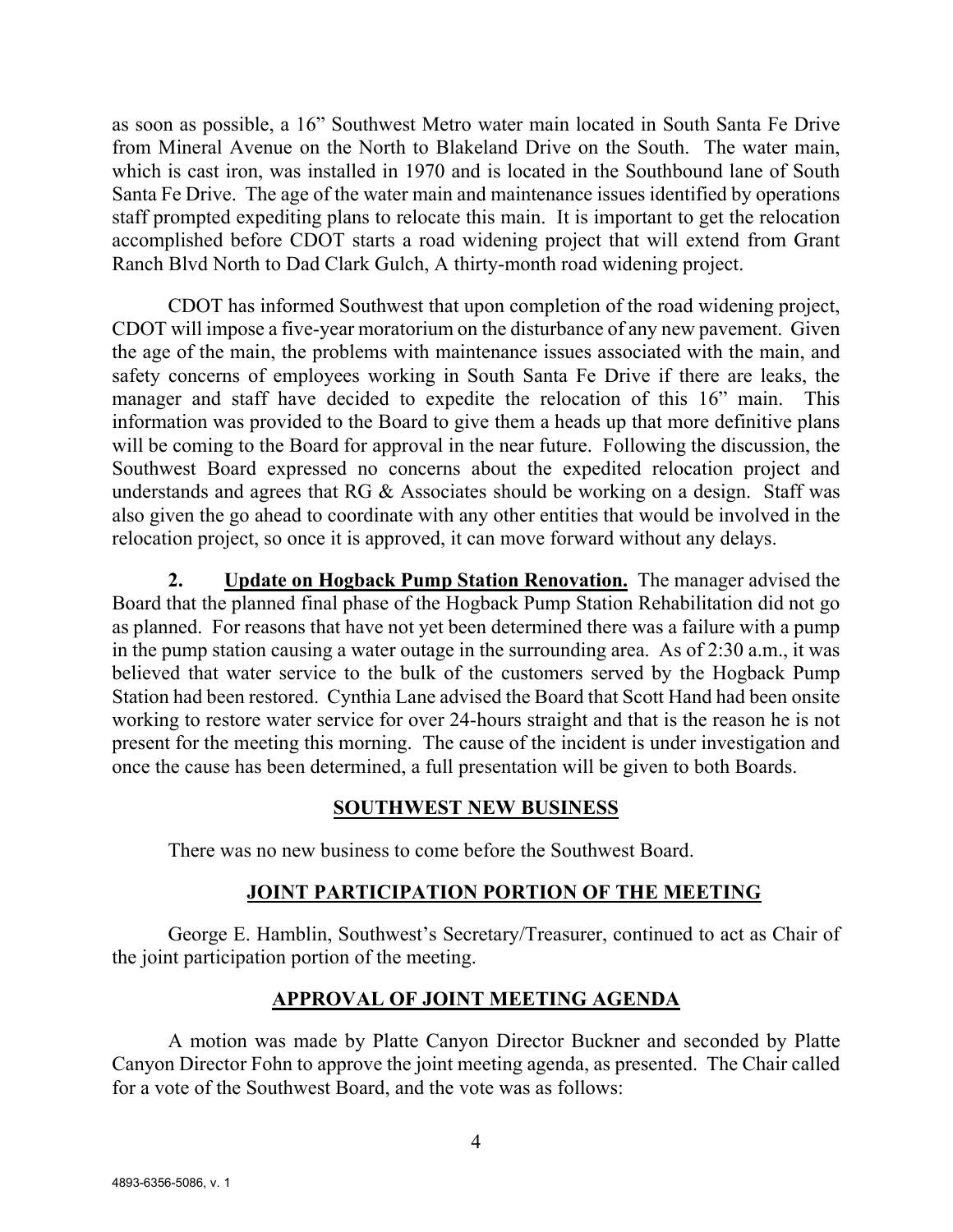| Anthony M. Dursey         | Aye |
|---------------------------|-----|
| George E. Hamblin, Jr.    | Aye |
| <b>Chuck Hause</b>        | Aye |
| Bernard J. Sebastian, Jr. | Aye |

The Chair then called for a vote of the Platte Canyon Board, and the vote was as follows:

| William Buckner        | Aye |
|------------------------|-----|
| Anthony M. Dursey      | Aye |
| Louis J. Fohn          | Aye |
| George E. Hamblin, Jr. | Aye |

#### **JOINT MEETING CONSENT AGENDA ITEM**

**1. Approval of the Minutes of the Boards' March 25, 2022, Joint Regular Meeting.** Following a brief discussion, a motion was made by Platte Canyon Director Buckner and seconded by Southwest Director Hause to approve the minutes of the Boards March 25, 2022, joint regular meeting, as presented. The Chair called for a vote of the Southwest Board, and the vote was as follows:

| Anthony M. Dursey         | Aye |
|---------------------------|-----|
| George E. Hamblin, Jr.    | Aye |
| Chuck Hause               | Aye |
| Bernard J. Sebastian, Jr. | Aye |

The Chair then called for a vote of the Platte Canyon Board, and the vote was as follows:

| William Buckner        | Aye |
|------------------------|-----|
| Anthony M. Dursey      | Aye |
| Louis J. Fohn          | Aye |
| George E. Hamblin, Jr. | Aye |

The approved minutes will be presented to the members of each Board for signature, as soon as practical following the meeting, as further evidence of the Board members ratification, confirmation, and approval.

#### **JOINT MEETING ACTION ITEMS**

No action items came before this joint regular meeting of the Boards.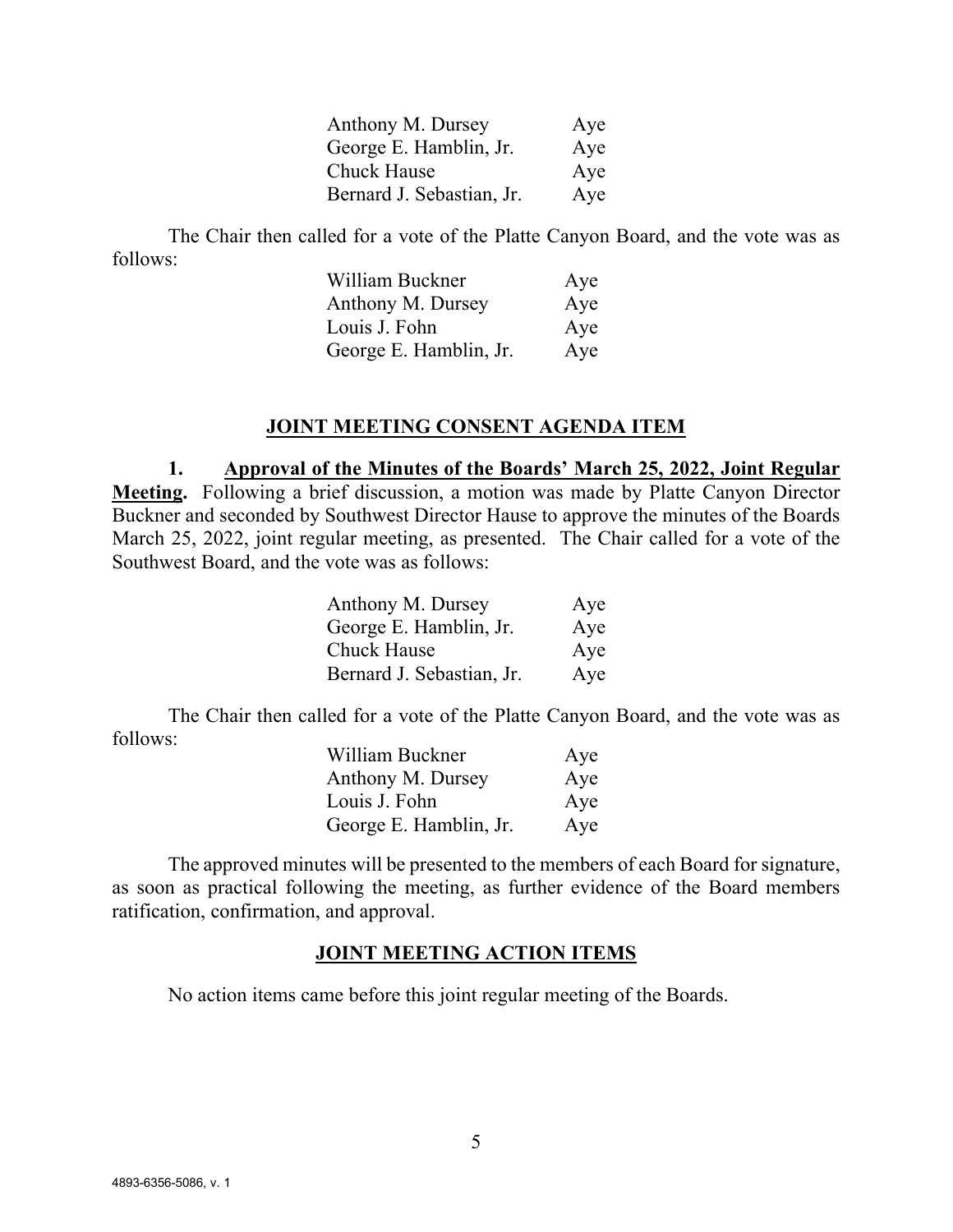## **JOINT MEETING INFORMATION/DISCUSSION ITEMS**

## **1. Financial Matters**.

(a) **Platte Canyon Financial Statements**. The following unaudited Platte Canyon financial statements, prepared by Vanessa Shipley, for the three-month period ending March 31, 2022, were presented to the Boards:

(i) Statement of Net Assets, dated March 31, 2022, showing Platte Canyon's Assets, Liabilities, and Net Assets; and

(ii) Statement of Revenue, Expenses and Changes in Net Assets for the three-month period ending March 31, 2022; and

(iii) Schedule of Revenue and Expenditures – Budget  $\&$  Actual CM/YTD Actuals Compared to Annual Budget for the three-month period ending March 31, 2022; and

(iv) Schedule of Revenue and Expenditures – Budget & Actual CM/YTD Actuals Compared to CM/YTD Budget for the three-month period ending March 31, 2022.

Vanessa Shipley stated that there were no significant deviations from the financial statements that she wanted to bring to the Boards attention, she asked if there were any questions concerning the financial statements. Thereafter, a motion was made by Platte Canyon Director Buckner and seconded by Platte Canyon Director Fohn to accept the Platte Canyon financial statements, as presented.

The Chair called for a vote of the Platte Canyon Board, and the vote was as follows:

| William Buckner        | Aye |
|------------------------|-----|
| Anthony M. Dursey      | Aye |
| Louis J. Fohn          | Aye |
| George E. Hamblin, Jr. | Aye |

**(b) Southwest Financial Statements**. The following unaudited Southwest financial statements, prepared by Vanessa Shipley for the three-month period ending March 31, 2022, were presented to the Boards:

(i) Statement of Net Assets, dated March 31, 2022, showing Southwest's Assets, Liabilities, and Net Assets;

(ii) Statement of Revenue, Expenses and Changes in Net Assets for the three-month period ending March 31, 2022;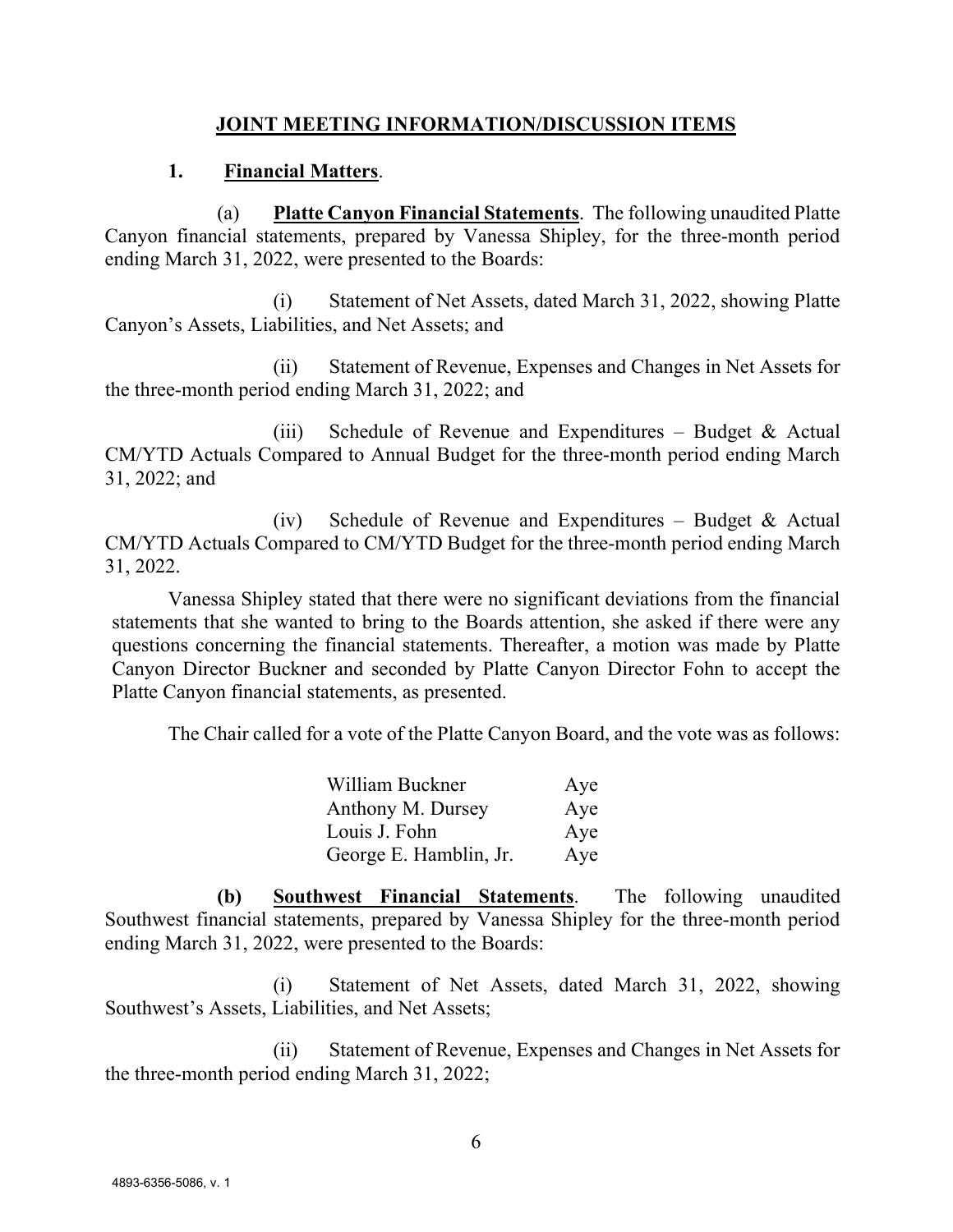(iii) Schedule of Revenue and Expenditures – Budget  $&$  Actual CM/YTD Actuals Compared to Annual Budget for the three-month period ending March 31, 2022; and

(iv) Schedule of Revenue and Expenditures – Budget & Actual CM/YTD Actuals Compared to CM/YTD Budget for the three-month period ending March 31, 2022.

Vanessa Shipley stated that there were no significant deviations from the financial statements that she wanted to bring to the Boards attention, she asked if there were any questions concerning the financial statements. Thereafter, a motion was made by Southwest Director Hause and seconded by Southwest Director Sebastian to accept the Southwest financial statements, as presented. The Chair called for a vote of the Southwest Board, and the vote was as follows:

| Anthony M. Dursey         | Aye |
|---------------------------|-----|
| George E. Hamblin, Jr.    | Aye |
| <b>Chuck Hause</b>        | Aye |
| Bernard J. Sebastian, Jr. | Aye |

(c) **Platte Canyon Investment/Deposit Report**. The Boards reviewed a list of Platte Canyon's investments in U.S. Government treasury notes, agency securities, certificates of deposit, and money market funds, together with a report showing the funds Platte Canyon has in approved state depositories and authorized local government investment pools. As of March 31, 2022, Platte Canyon's investments and deposits totaled \$8,213,961.18, itemized as follows:

| <b>Description</b>           | <b>Amount</b>  | Percentage |
|------------------------------|----------------|------------|
| Checking                     | \$217,950.38   | 2.65%      |
| Certificates of Deposit      | \$744,000.00   | 9.06%      |
| ColoTrust-Edge               | \$1,718,250.04 | 20.92%     |
| ColoTrust-Plus               | \$585,292.55   | 7.13%      |
| ColoTrust-Trust Account      | \$42,033.56    | 0.51%      |
| CSAFE-Core                   | \$628,833.48   | 7.66%      |
| <b>Treasury Bills</b>        | \$0.00         | $0.00\%$   |
| <b>Treasury Notes</b>        | \$2,773,985.27 | 33.77%     |
| U.S. Government Agencies and | \$1,503,615.90 | 18.31%     |
| Instrumentalities            |                |            |
| <b>TOTAL</b>                 | \$8,213,961.18 | 100.00%    |

The average yield on Platte Canyon's investments for the month of March 2022, as calculated by staff, was 0.5536% per annum.

Following a brief discussion, a motion was made by Platte Canyon Director Buckner and seconded by Platte Canyon Director Buckner to accept the Platte Canyon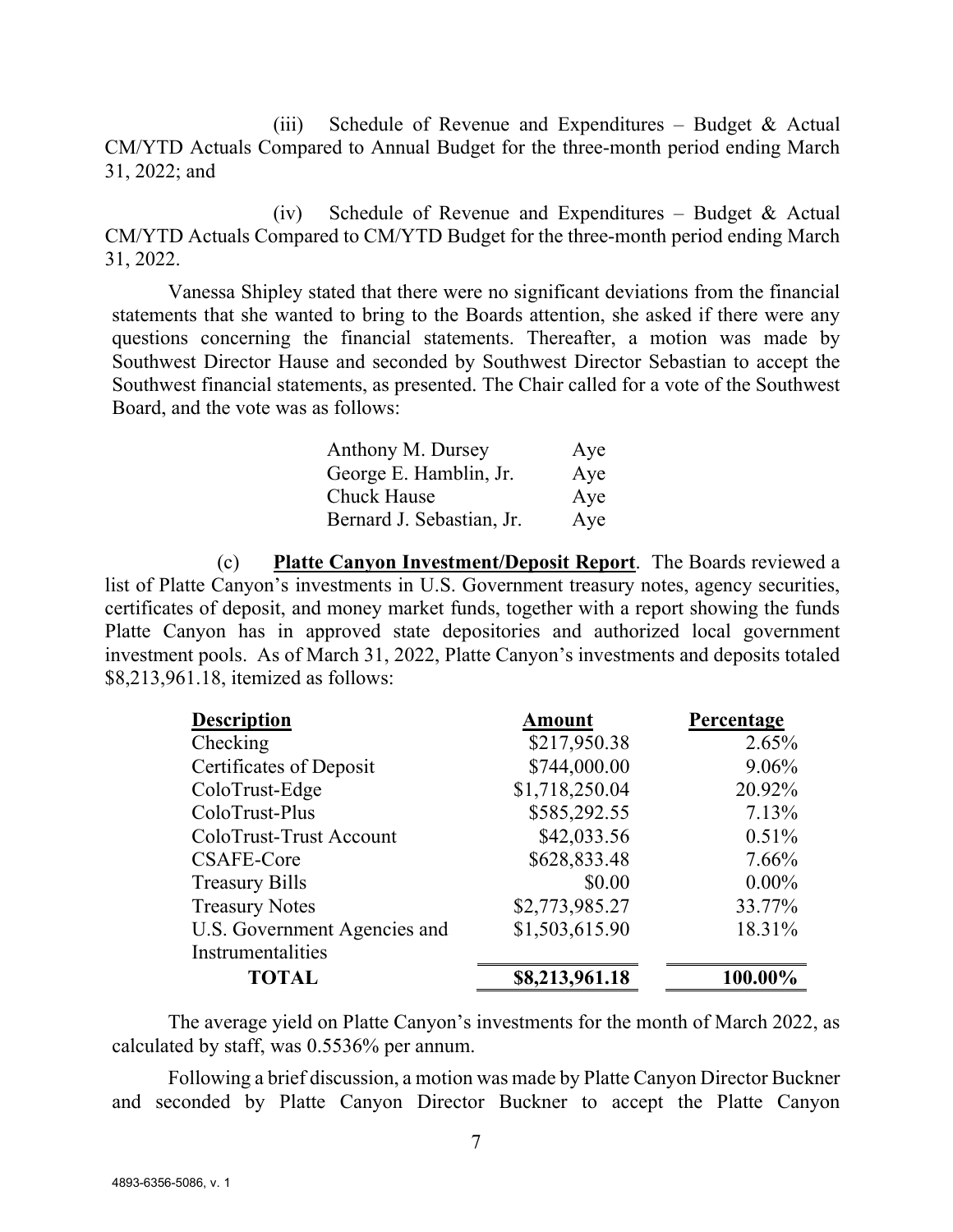Investment/Deposit Report, as presented. The Chair called for a vote of the Platte Canyon Board, and the vote was as follows:

| William Buckner        | Aye |
|------------------------|-----|
| Anthony M. Dursey      | Aye |
| Louis J. Fohn          | Aye |
| George E. Hamblin, Jr. | Aye |

(d) **Southwest Investment/Deposit Report**. The Boards reviewed a list of Southwest's investments in U.S. Government treasury notes, agency securities, certificates of deposit, and money market funds, together with a report showing the funds Southwest has in approved state depositories and authorized investment pools. As of March 31, 2022, Southwest's investments and deposits totaled \$24,917,399.53, itemized as follows:

| <b>Description</b>           | <b>Amount</b>   | Percentage |
|------------------------------|-----------------|------------|
| Checking                     | \$91,802.51     | $0.37\%$   |
| Certificates of Deposit      | \$494,000.00    | 1.98%      |
| ColoTrust-Edge               | \$4,283,239.96  | 17.19%     |
| ColoTrust-Plus               | \$490,081.95    | 1.97%      |
| ColoTrust-Trust Account      | \$59,873.55     | $0.24\%$   |
| CSAFE-Core                   | \$2,533,649.78  | 10.17%     |
| <b>Treasury Bills</b>        | \$0.00          | $0.00\%$   |
| <b>Treasury Notes</b>        | \$10,964,751.78 | 44.00%     |
| U.S. Government Agencies and | \$6,000,000.00  | 24.08%     |
| Instrumentalities            |                 |            |
| <b>TOTAL</b>                 | \$24,917,399.53 | 100.00%    |

The average yield on Southwest's investments for the month of March 2022, as calculated by staff, was 0.7141% per annum.

Following a brief discussion, a motion was made by Southwest Director Sebastian and seconded by Southwest Director Sebastian and seconded by Southwest Director Hause to accept the Southwest Investment/Deposit Report, as presented. The Chair called for a vote of the Southwest Board, and the vote was as follows:

| Anthony M. Dursey         | Aye |
|---------------------------|-----|
| George E. Hamblin, Jr.    | Aye |
| <b>Chuck Hause</b>        | Aye |
| Bernard J. Sebastian, Jr. | Aye |

**3. Management Report**. The manager briefly reviewed her written management report for the month of March 2022, a copy which was previously provided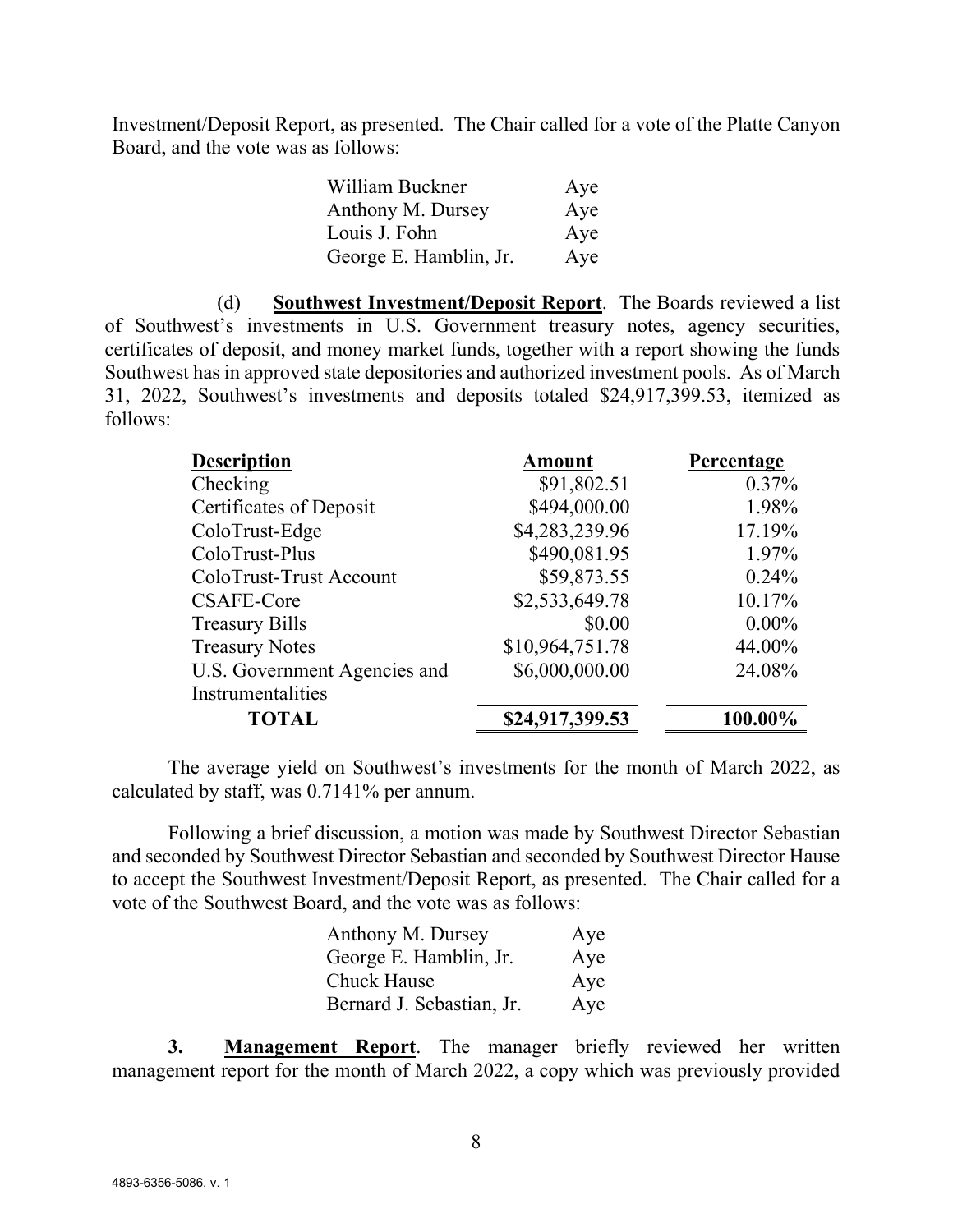to each member of both Boards. Her review consisted of an update as to the following items:

**(a) 2022 District Goals.** The accomplishment of the District goals for 2022 are proceeding as indicated in the managers' report. The manager commented briefly on the safety manual revision which Alyssa Quinn is heading up. She noted that Alyssa Quinn has done a great job in updating the manual and making it more robust. She is working with the Special District Property and Liability Pool to make sure the manual has the most up to date language and has all the items necessary. To emphasize the importance of safety, a special safety day will be planned and budgeted for next year.

In addition to the foregoing, the employee performance evaluation system that the manager is working on is nearly complete. The manager has completed an initial draft and is putting the finishing touches on the draft. It is anticipated that revised final draft will be completed in the near future. Once the draft is finalized a new evaluation performance system will be put in place for all District employees.

**4. Operations and Maintenance Summary Report**. In Scott Hand's absence the Board briefly reviewed the written operations report he prepared for March 2022. During the reporting period it was noted that Platte Canyon experienced one water service interruption at 7875 West Glasgow Place. The steel tapping saddle had deteriorated, this was repaired by C&L Water Solutions and the amount of time District customers were out of water service was minimal.

Southwest experienced no water service interruptions during the reporting period. During the reporting period Platte Canyon had no sewer service interruptions, Southwest however, experienced a sewer service interruption at 12325 West Bowles Avenue, which is the West Bowles Community Church. Staff responded to the address and confirmed a main line blockage. The main was cleared right away, however, severe damage occurred to the basement of the Church which is approximately 3,000 square feet in area. The church, acting through its insurance company, has filed a claim with the Special District Property and Liability Pool. Sanitizing and cleaning activities are still in progress. An update will be given to the Board during next month's meeting. It appears that the cause of the backup was grease buildup in the sewer line.

**5. Capital Projects Report**. Tony Cocozzella reviewed the capital projects report for Platte Canyon and Southwest. Currently, there are thirteen (13) development projects underway. As part of his report, Mr. Cocozzella updated the Boards as to the status of all going Platte Canyon and Southwest projects, including developer projects and District specific projects. His report also gave a budget to actual comparison of the costs incurred by the District in a number of the District's capital sanitary sewer and water replacement projects that are scheduled for this year.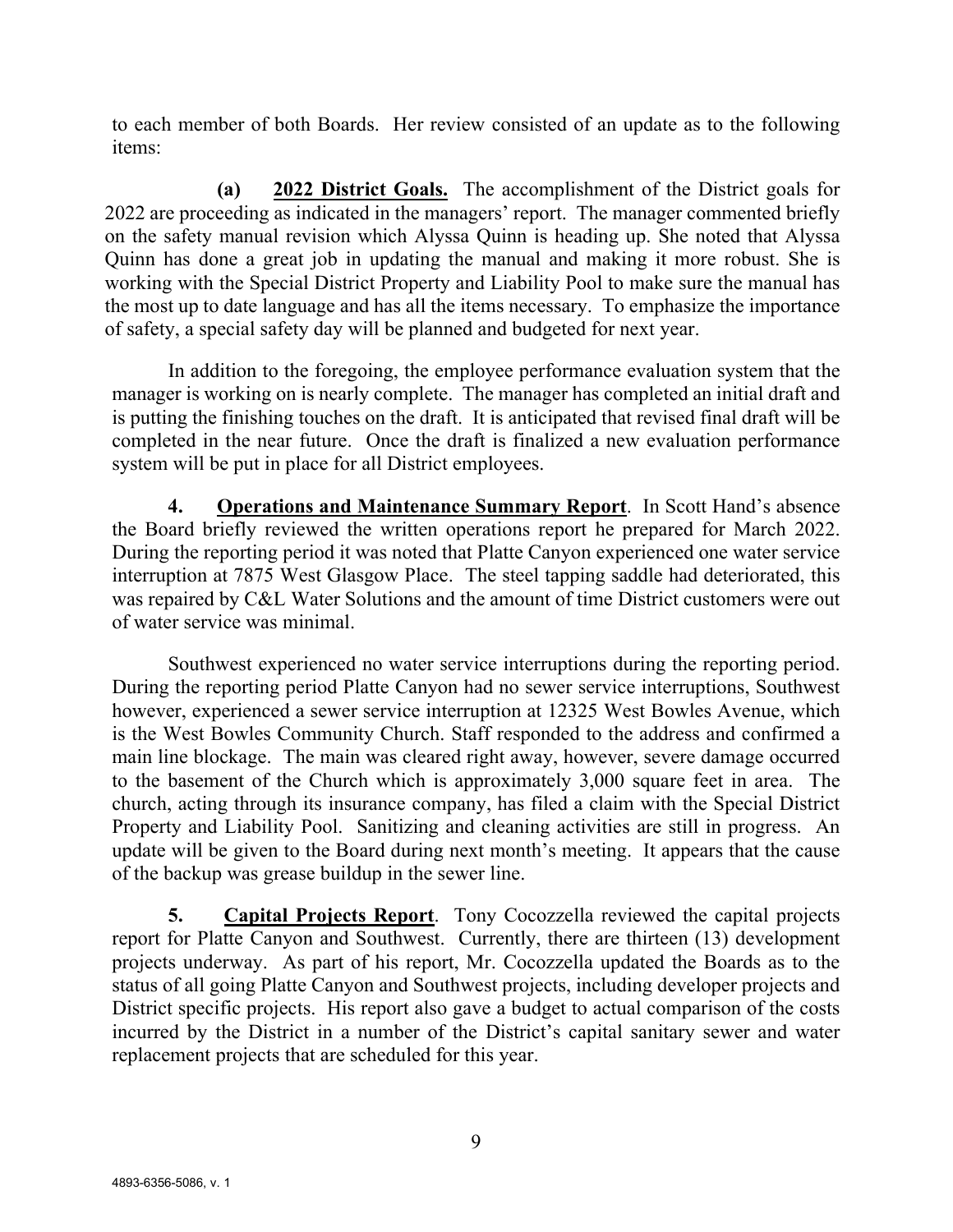#### **NEW BUSINESS**

There was no new business to come before the Joint participation portion of the meeting.

**1. Search for New Director.** There was a brief discussion concerning the process that the Southwest Board wants to utilize to fill the vacancy created by the resignation of Director Kenton C. Ensor, Jr. Staff noted they had a couple of people who may be interested, as did Platte Canyon Director Fohn. These individuals will be invited to submit letters of interest and may come to a future Board meeting for purposes of being interviewed.

#### **PLATTE CANYON PORTION OF THE JOINT MEETING**

## **CALL TO ORDER**

The Platte Canyon portion of the joint meeting was called to order by Platte Canyon's President George E. Hamblin, Jr., who presided as Chair.

**1. Director's Absence Excused.** Following a brief discussion, a motion was made by Platte Canyon Director Fohn and seconded by Platte Canyon Director Buckner to excuse the absence of Platte Canyon Director Mark Swatek, who is unable to attend the meeting. The Chair called for a vote of the Platte Canyon Board, and the vote was as follows:

| William Buckner        | Aye |
|------------------------|-----|
| Anthony M. Dursey      | Aye |
| Louis J. Fohn          | Aye |
| George E. Hamblin, Jr. | Aye |

## **APPROVAL OF PLATTE CANYON AGENDA**

A motion was made by Platte Canyon Director Fohn and seconded by Platte Canyon Director Buckner to approve, as presented, the Platte Canyon agenda. The Chair called for a vote of the Platte Canyon Board, and the vote was as follows:

| William Buckner        | Aye |
|------------------------|-----|
| Anthony M. Dursey      | Aye |
| Louis J. Fohn          | Aye |
| George E. Hamblin, Jr. | Aye |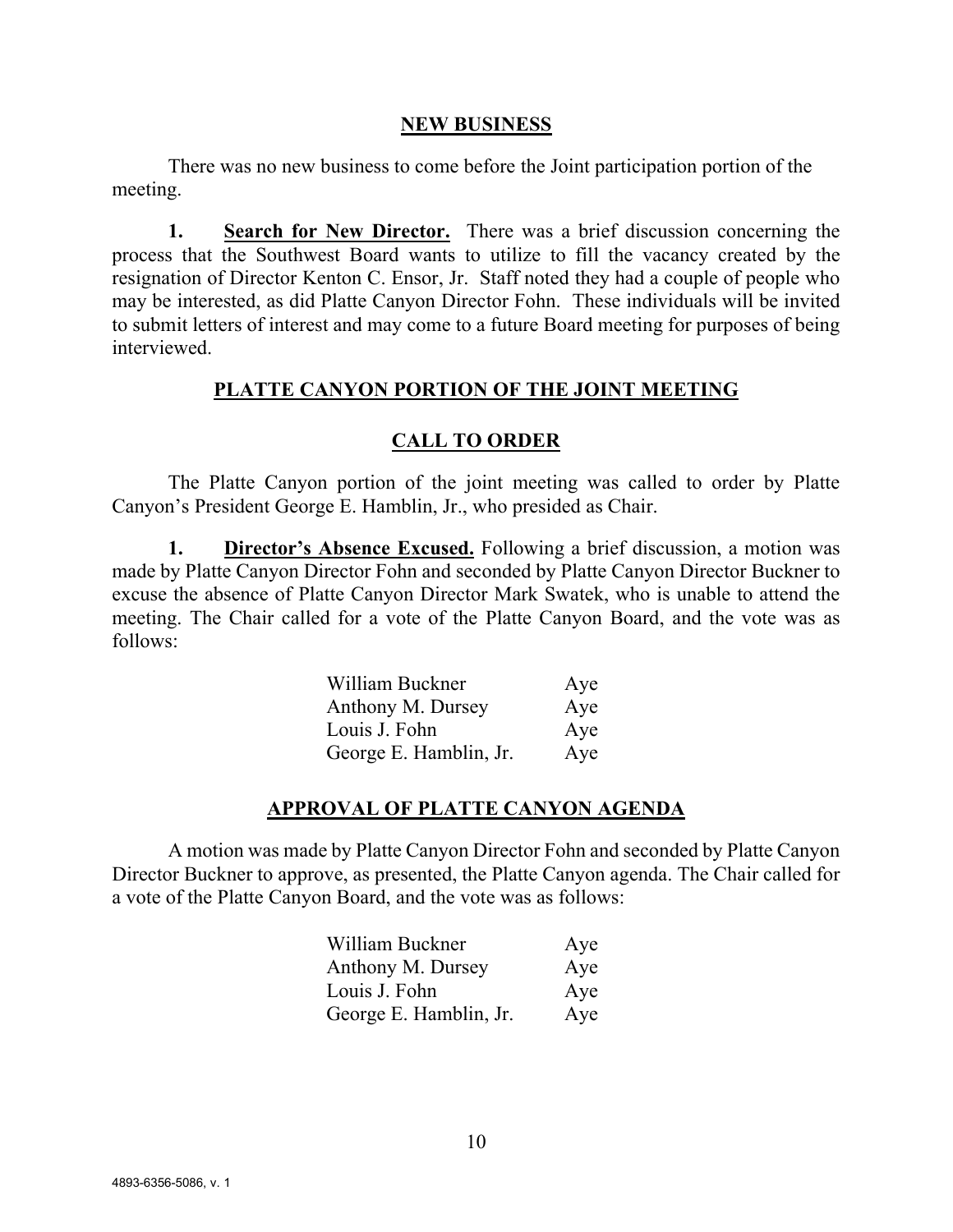## **PLATTE CANYON CONSENT AGENDA ITEMS**

Following a brief discussion, a motion was made by Platte Canyon Director Swatek and seconded by Platte Canyon Director Buckner to approve Platte Canyon consent agenda items 1 and 2, as set forth below, by a single motion:

**1. Approval of Accounts Payable and Ratification of Interim Disbursements**. The Platte Canyon payables and supplemental payables for the month of March 2022, in the aggregate amount of \$247,509.59 represented by Platte Canyon check nos. 34234 through 34276, inclusive, including any checks written by the manager pursuant to prior Board authorization for less than \$5,000 as well as various electronic fund payments for employee salaries, utilities and other authorized electronic fund payment vendors.

**2. Platte Canyon Investment/Deposit Report**. During the month, Platte Canyon did not purchase any treasury notes or other securities nor did any Platte Canyon treasury or other securities redeem or renew. During the month, Platte Canyon did not roll over or open any new certifications of deposit. The Chair called for a vote of the Platte Canyon Board, and the vote was as follows:

| William Buckner        | Aye |
|------------------------|-----|
| Anthony M. Dursey      | Aye |
| Louis J. Fohn          | Aye |
| George E. Hamblin, Jr. | Aye |

# **PLATTE CANYON ACTION ITEMS**

There were no action items to come before the Platte Canyon Board.

## **PLATTE CANYON INFORMATION/DISCUSSION ITEMS**

There were no information or discussion items to come before the Platte Canyon Board.

## **PLATTE CANYON NEW BUSINESS**

There was no new business to come before the Platte Canyon Board.

## **ADJOURNMENT**

There being no further business to come before this joint regular meeting of the Southwest and Platte Canyon Boards, a motion to adjourn was made by Platte Canyon Director Fohn and seconded by Platte Canyon Director Buckner. The Chair called for a vote of the Southwest Board, and the vote was as follows: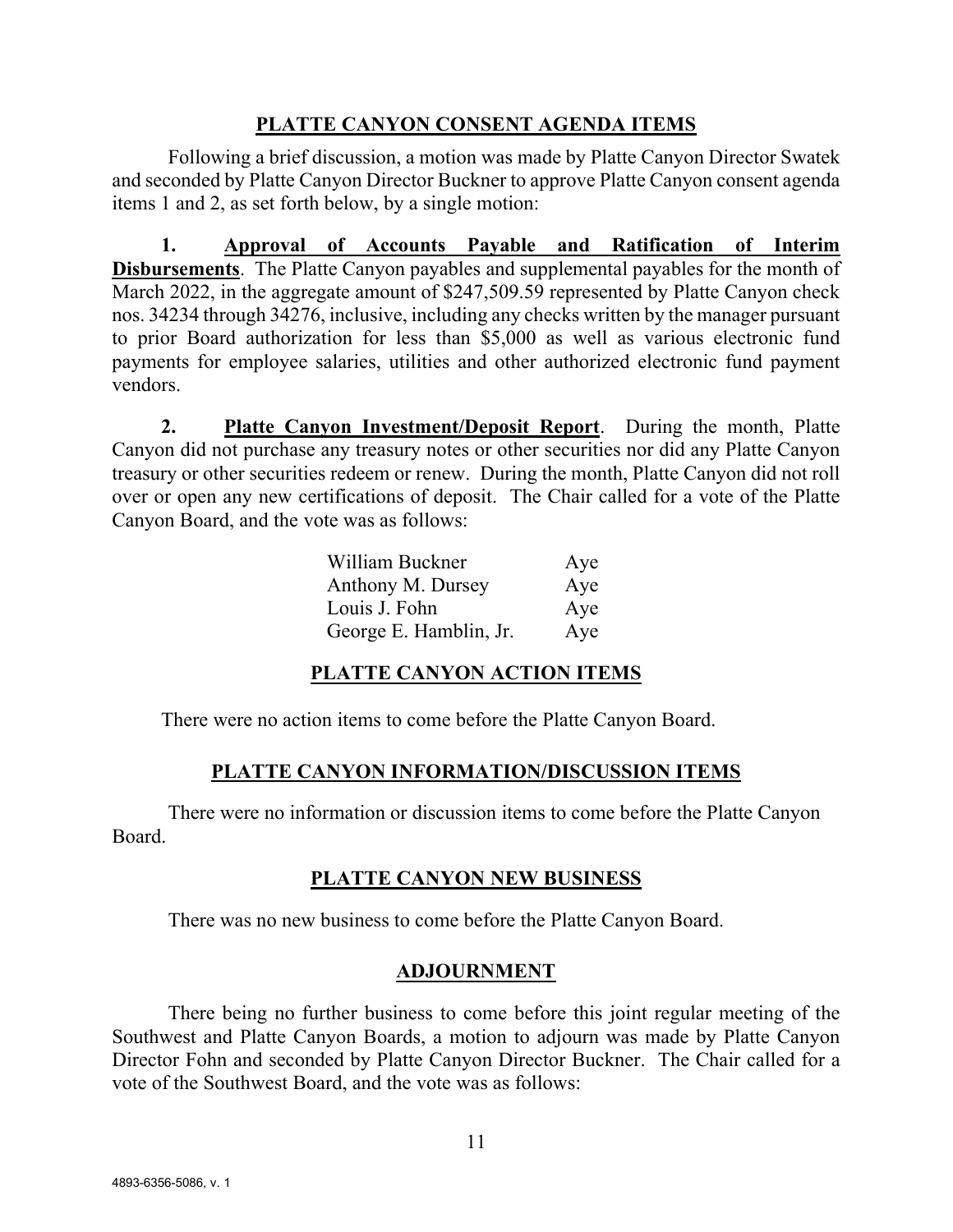| Anthony M. Dursey         | Aye |
|---------------------------|-----|
| George E. Hamblin, Jr.    | Aye |
| <b>Chuck Hause</b>        | Aye |
| Bernard J. Sebastian, Jr. | Aye |

The Chair then called for a vote of the Platte Canyon Board, and the vote was as follows:

| Anthony M. Dursey      | Aye |
|------------------------|-----|
| William Buckner        | Aye |
| Louis J. Fohn          | Aye |
| George E. Hamblin, Jr. | Aye |

Whereupon, this joint regular meeting of the Southwest and Platte Canyon Boards of Directors adjourned at approximately 9:15 a.m. The next regular joint meeting of the Boards will be held on Friday, May 27, 2022, at 8:30 a.m. in the Districts' office located at 8739 West Coal Mine Avenue, Littleton, Colorado 80123.

Respectfully submitted,

Timothy J. Flynn, Recording Secretary